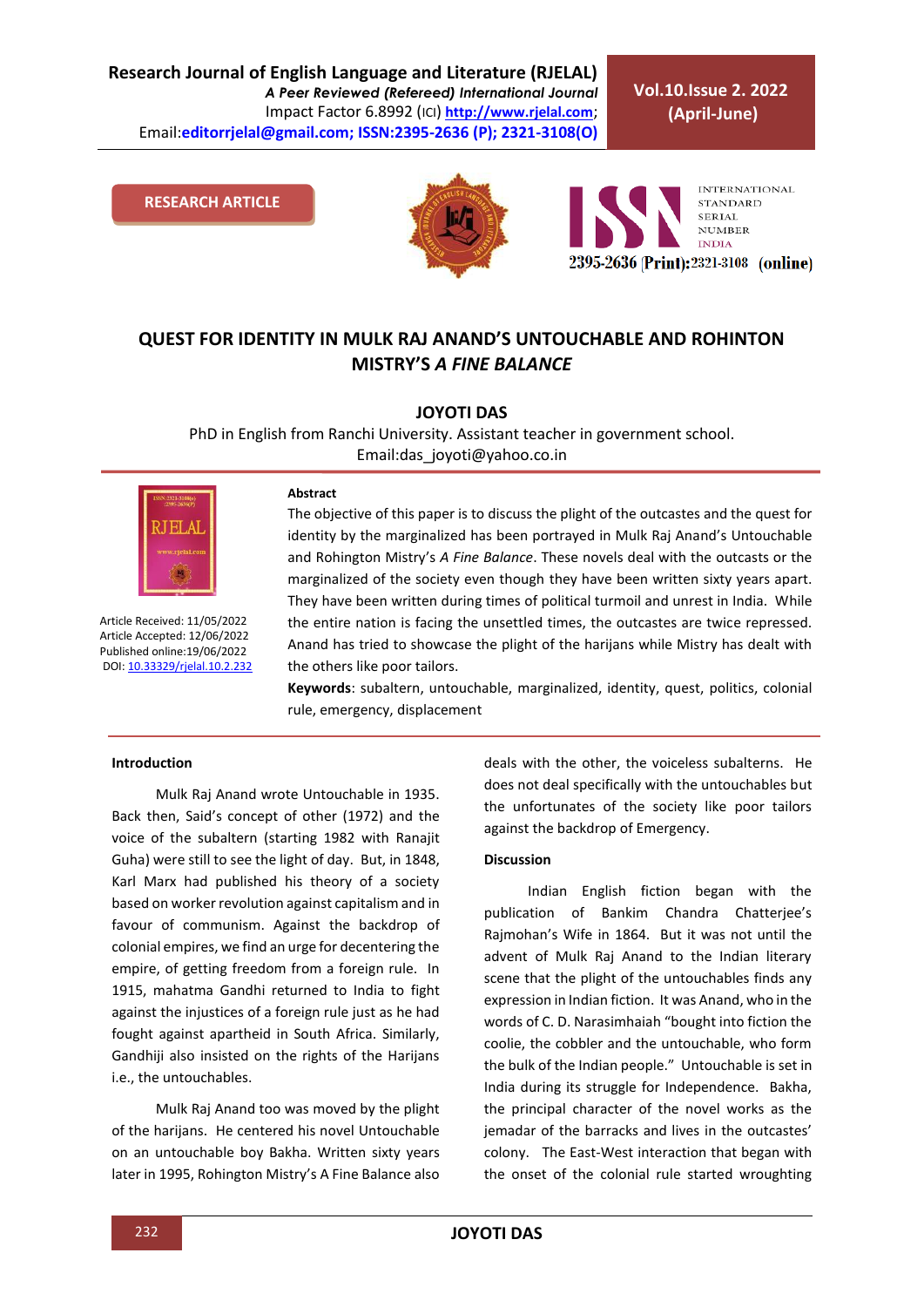**Research Journal of English Language and Literature (RJELAL)** *A Peer Reviewed (Refereed) International Journal* Impact Factor 6.8992 (ICI) **[http://www.rjelal.com](http://www.rjelal.com/)**; Email:**editorrjelal@gmail.com; ISSN:2395-2636 (P); 2321-3108(O)** 

deep-seated changes in the Indian mindset. Bakha dreams of "becoming a gentryman". He is affected by what he himself calls "fashun." He buys western (read military) attire as well as a blanket from a second-hand shop. He refuses to be treated as dirt. He complains to his father, "They think we are mere dirt because we clean their dirt." This is in stark contrast to his brother Rakha who is described as being "a true child of the outcaste's colony." He doesn't remain confined within the limits of social interaction and plays hockey with the upper caste boys. However, the caste system allows Bakha no means of escape, unless, he after Rousseau's ideal plan is placed outside the social order. Bakha feels that if he goes to clean the city streets, perhaps his job would be less obnoxious. However, when he accidentally touches an upper caste, the furore that ensues, shatters all his hopes. It is only with the advent of technology that Bakha can free himself from this lowly job.

In Rohinton Mistry's novel A Fine Balance we find the same stirrings of the quest for identity in Dukhi and his progeny, Ishwar, Narayan and Omprakash. While Dukhi had lived the prime of his life before independence, Ishwar, Narayan and Omprakash grow up during the Emergency. Dukhi too is motivated by the same ardour as Bakha and tries to break free from the shackles of the caste system. Ill treated and humiliated in the village, Dukhi decides to leave the village and go to work in the city, though even there in the scope of a cobbler. Like Bakha who discovers that the dirt to be cleaned in the city is no less obnoxious than the dirt in the barracks, Dukhi too discovers that the dirt in people's shoes smell the same everywhere. He decides that the only way he can hope for betterment for his sons, Ishwar and Narayan, is by giving them another profession than the one to which they were born. He decides to train them to the profession of tailoring. He sends them to a Muslim for training, which is in itself an act of rebellion. It is people's shifting from place to place and the inter-mixing between the castes and religions that give rise to social mobility and can finally remove the stigma of untouchability. However, this is doomed to failure in Mistry's novel since Narayan, Ishwar and Om (Narayan's son) play out their destiny in the backdrop of the Emergency, a time "when" in Mistry's words, "the system went out of order. And it went out of order because the rule of law was suspended…" (Oprah Show). Narayan loses his life and brings about the death of his family residing with him in the village, when he protests against the practice of lack of choice in voting during the elections; the elections as such were dominated by the upper castes. On the other hand, the Beautification drive causes Ishwar and Om to first lose their home and then their physical well being and their jobs to the Sterilization and Garibi Hatao drives of the then government.

**Vol.10.Issue 2. 2022 (April-June)**

Another major difference between the two novels lies in the presentation of the sufferings of the subalterns. While Anand tries to draw our attention to their miserable existence through compassion and understanding, Mistry uses the realistic mode to feelingly describe the harassment, sexual exploitation, brutal repression, and mass killings of the chamars in sordid and gory detail.

Through direct narration as well as through the stream of consciousness technique, Anand tries to awaken our sympathy for the sufferings of Bakha. Anand writes explaining Bakha's miserable predicament, "The mind which has once peeped into the wonderland of the new…is shocked and disappointed when living reality pulls in the reigns of the wild horse of fancy…The vagaries of Bakha's naïve tastes can be both explained and excused. He didn't like his home, his street, his town, because he had been to work at the Tommie's barracks, and obtained glimpses of another world, strange and beautiful; he had grown out of his native shoes into the ammunition boots that he had secured as a gift" (pg. 98) but with shock realizes that "they would illtreat us even if we shouted."

In Mistry's novel on the other hand, we find vivid and realistic presentation of the lives of the outcastes in the village in Chapter III "A Village by the River". We are shown how they live in dire poverty and humiliation. When a stone mortar accidentally breaks, Dukhi is accused of breaking it and turned out without his due returns. Dukhi's wife, Radha, has to prostitute herself in lieu of the fruits that she goes to steal from neighbours' orchards because she